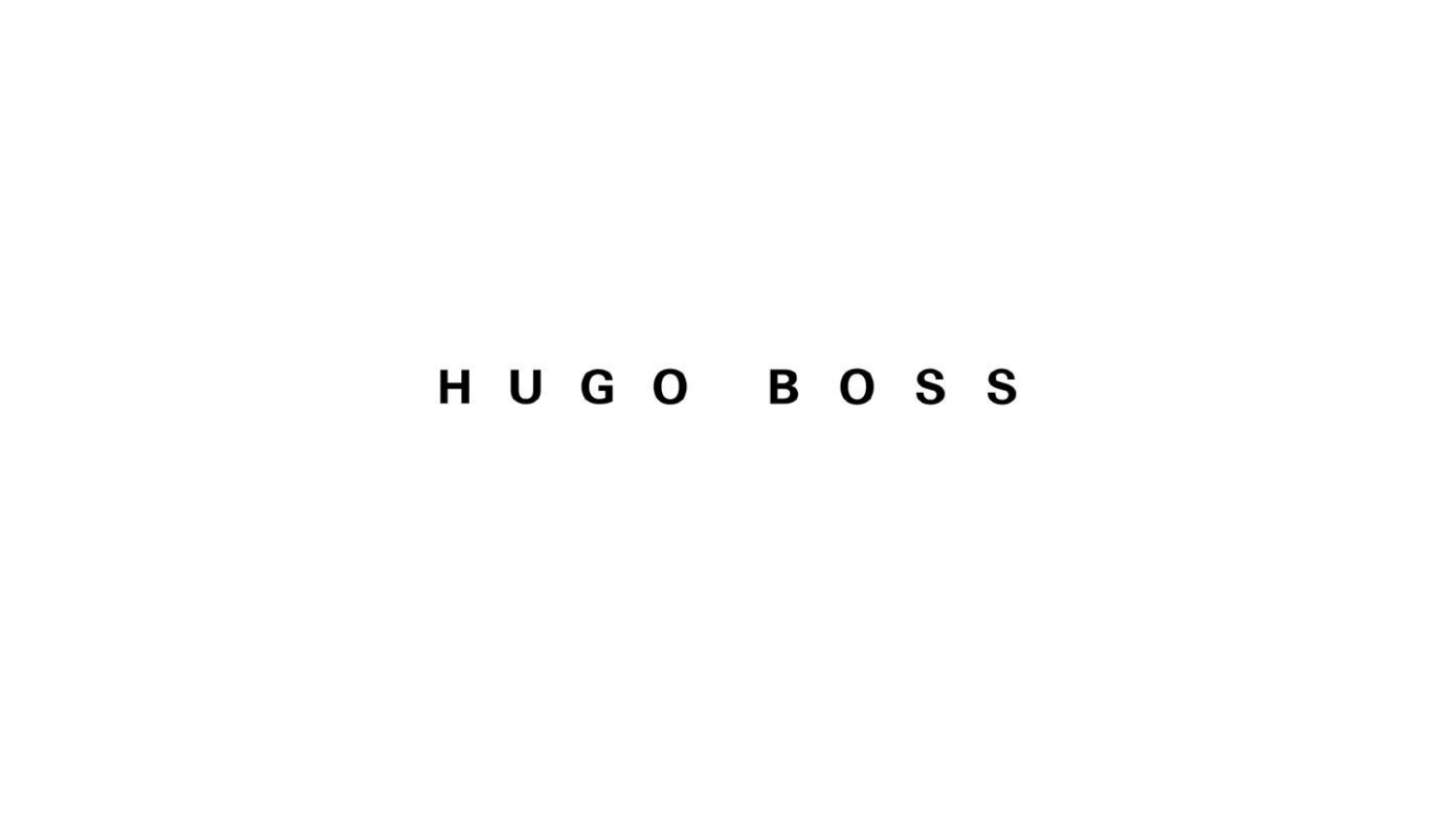HUGO BOSS -

### **HUGO BOSS First Quarter Results 2016**

Mark Langer (CFO) Metzingen, May 3, 2016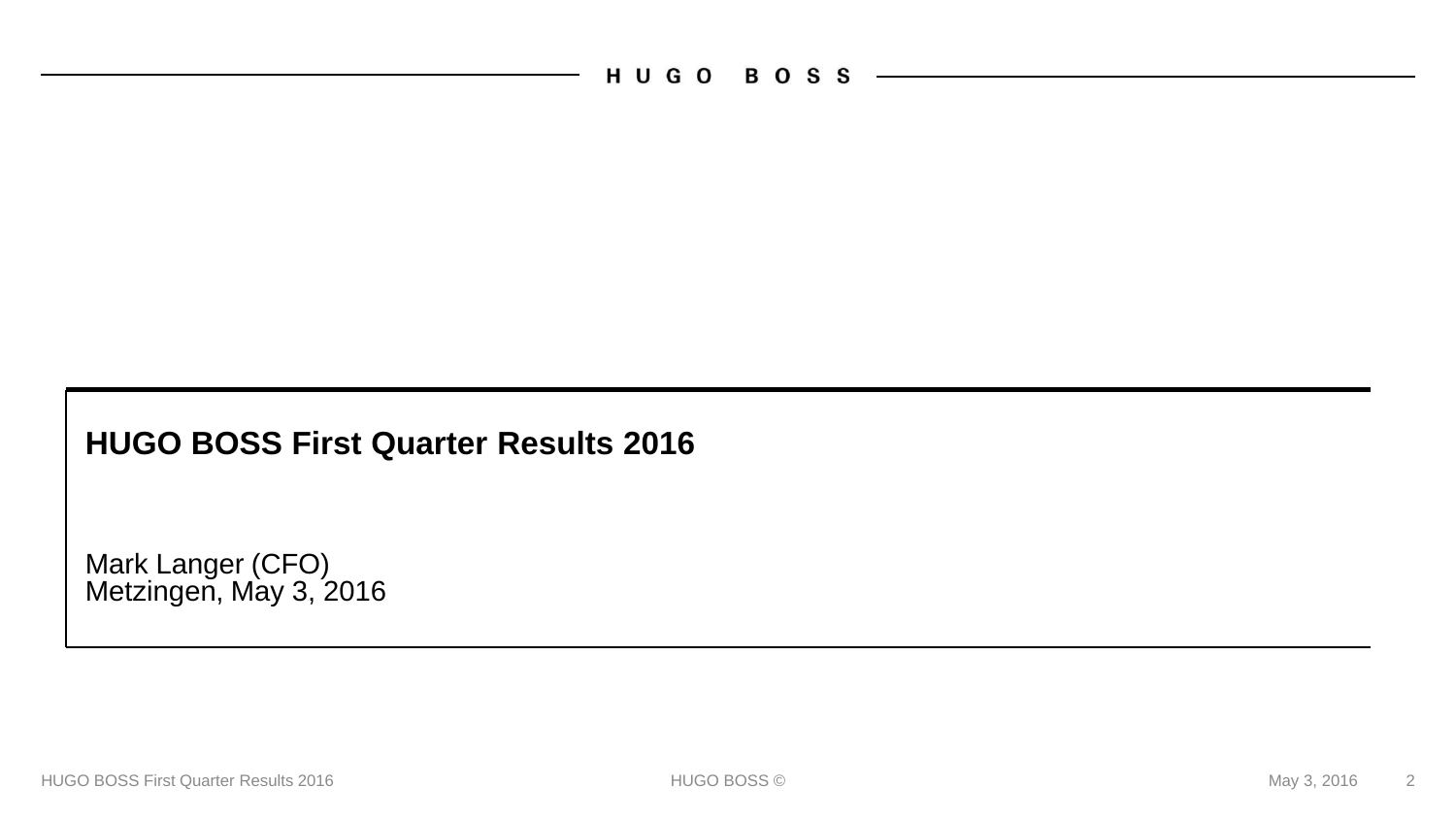**Cautious customer spending and specific market challenges affect quarterly results**

**Sales** (in EUR million) **<sup>643</sup> <sup>668</sup> (4)%**

**Q1 2015**

**EBITDA before special items** (in EUR million)



((3)% fx-adjusted)

**Q1 2016**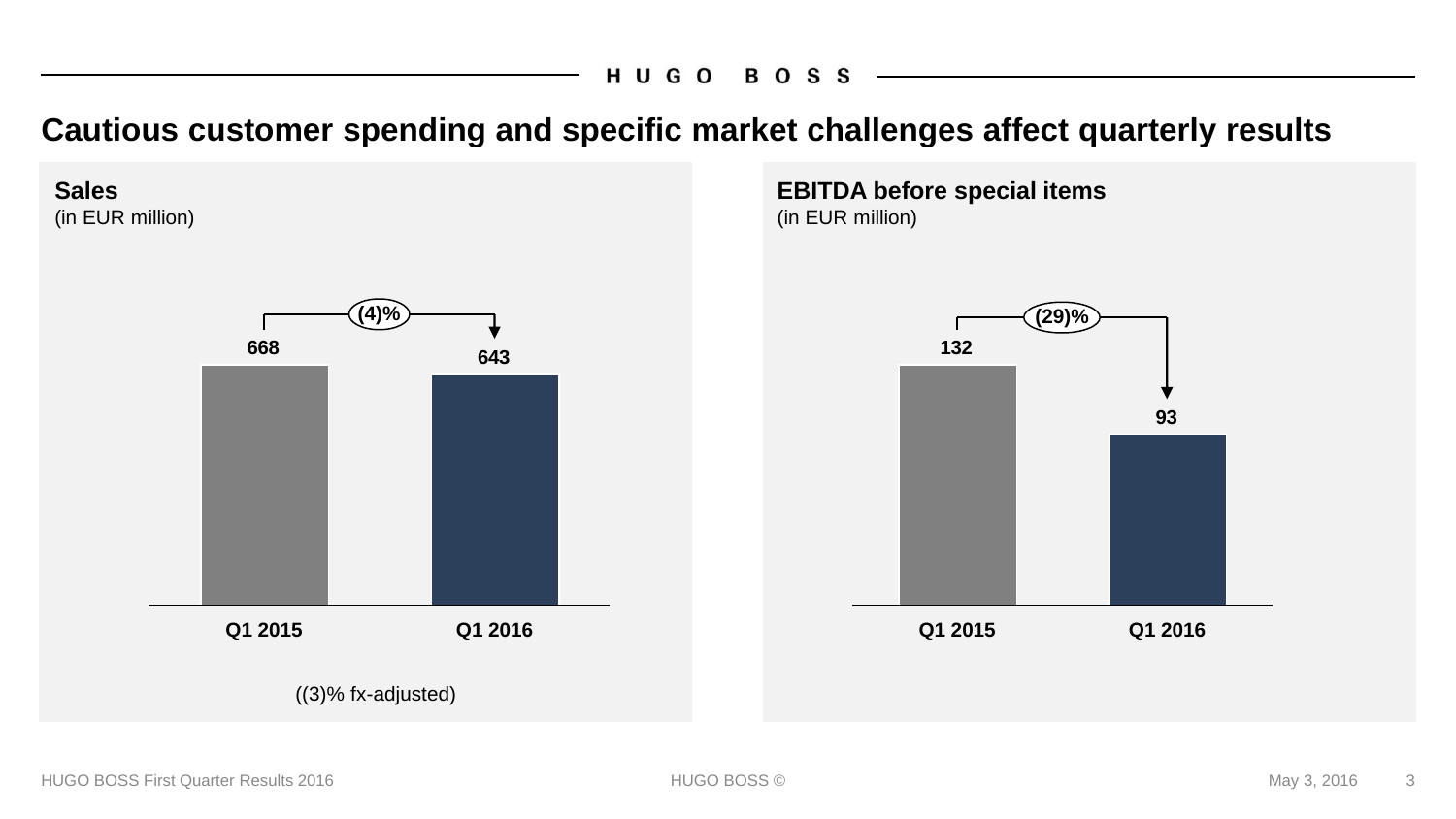### **Mixed started to the year in Europe**

- Weakness in tourism compounds moderation of local demand
- UK continues growing solidly despite more difficult market backdrop, Italy outperforming
- Sales decline in the Benelux markets and France

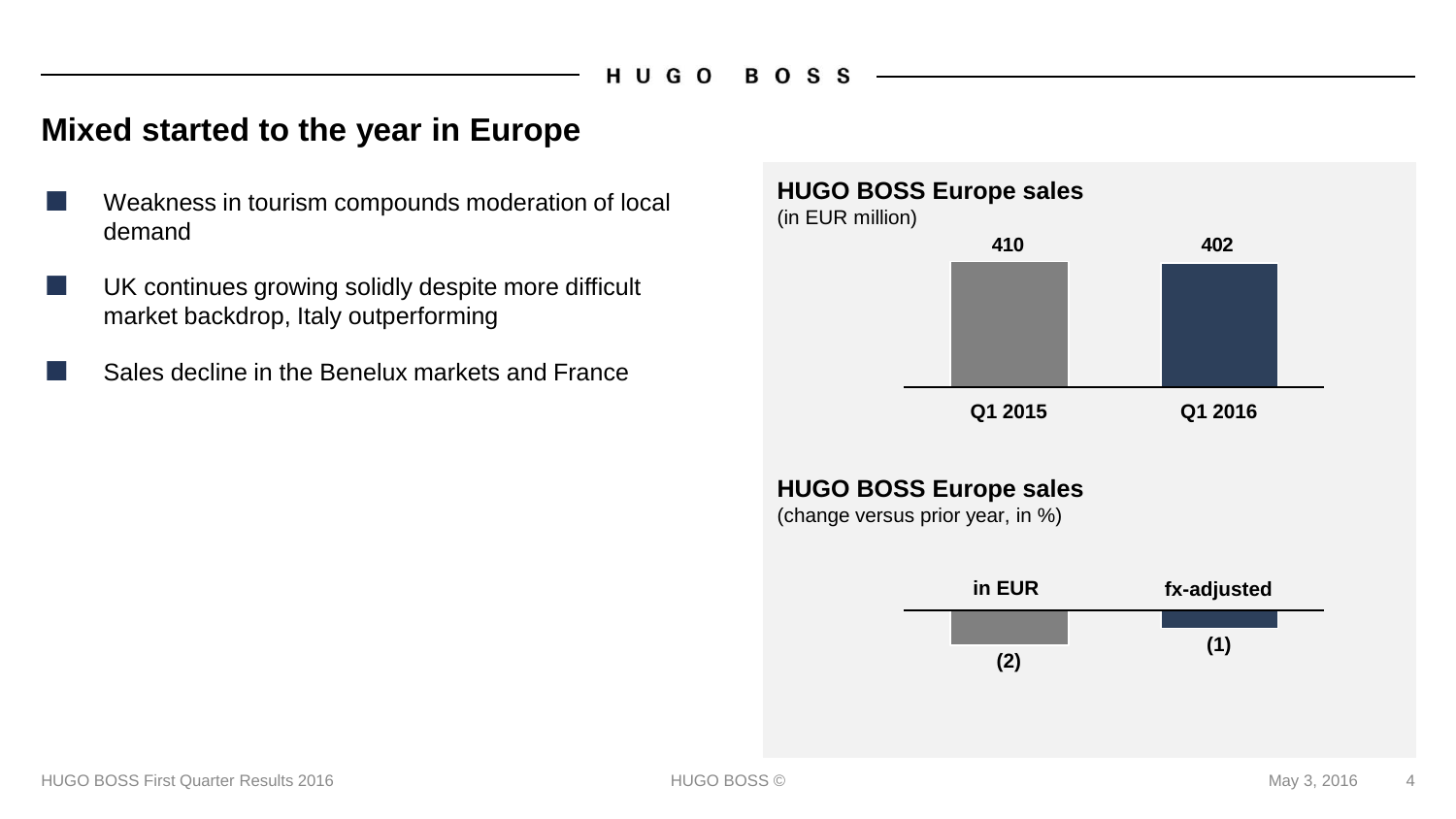### **Weakness in the US drags down performance in the Americas**

- Robust sales growth in Canada and Central & Latin America
- US business declines across wholesale and own retail channels
- Measures to upgrade distribution in the wholesale channel under way – reduction of off-price business, category migration, expansion of concession business model



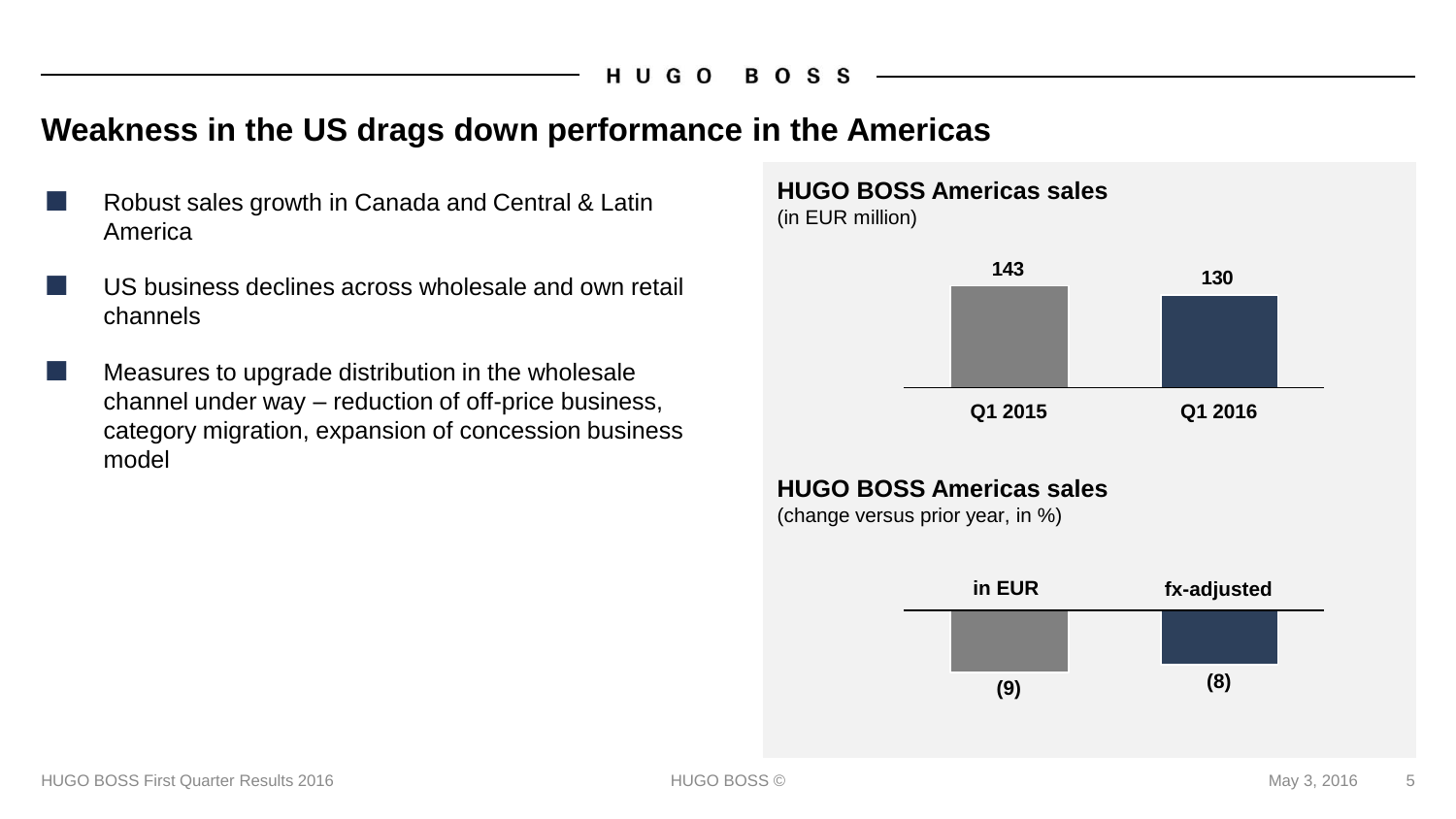### **Encouraging consumer reception of price changes in China and Asia**

- Solid growth in Japan, momentum in South Korea improves significantly
- Sales in Hong Kong and Macau decline substantially
- Price adjustment and digital marketing focus support strong volume increase in China



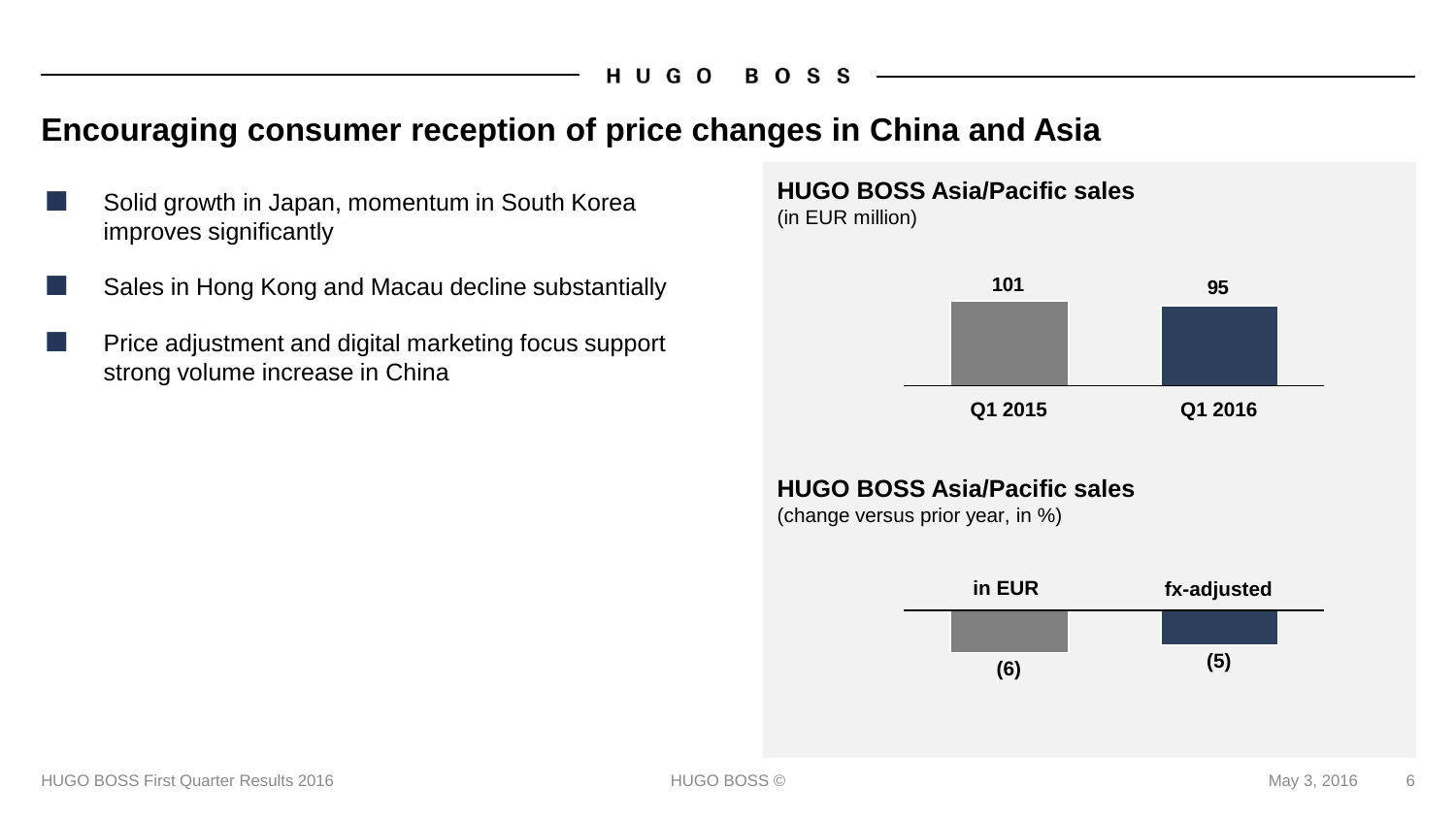### **Own retail business grows moderately due to sales contribution from new space**

- Comp store sales down 6% on a currency-adjusted basis in the first quarter
- Growth of online business in line with the rest of own retail, insourcing of fulfillment in Europe completed successfully
- Pace of store expansion forecast to moderate in 2016

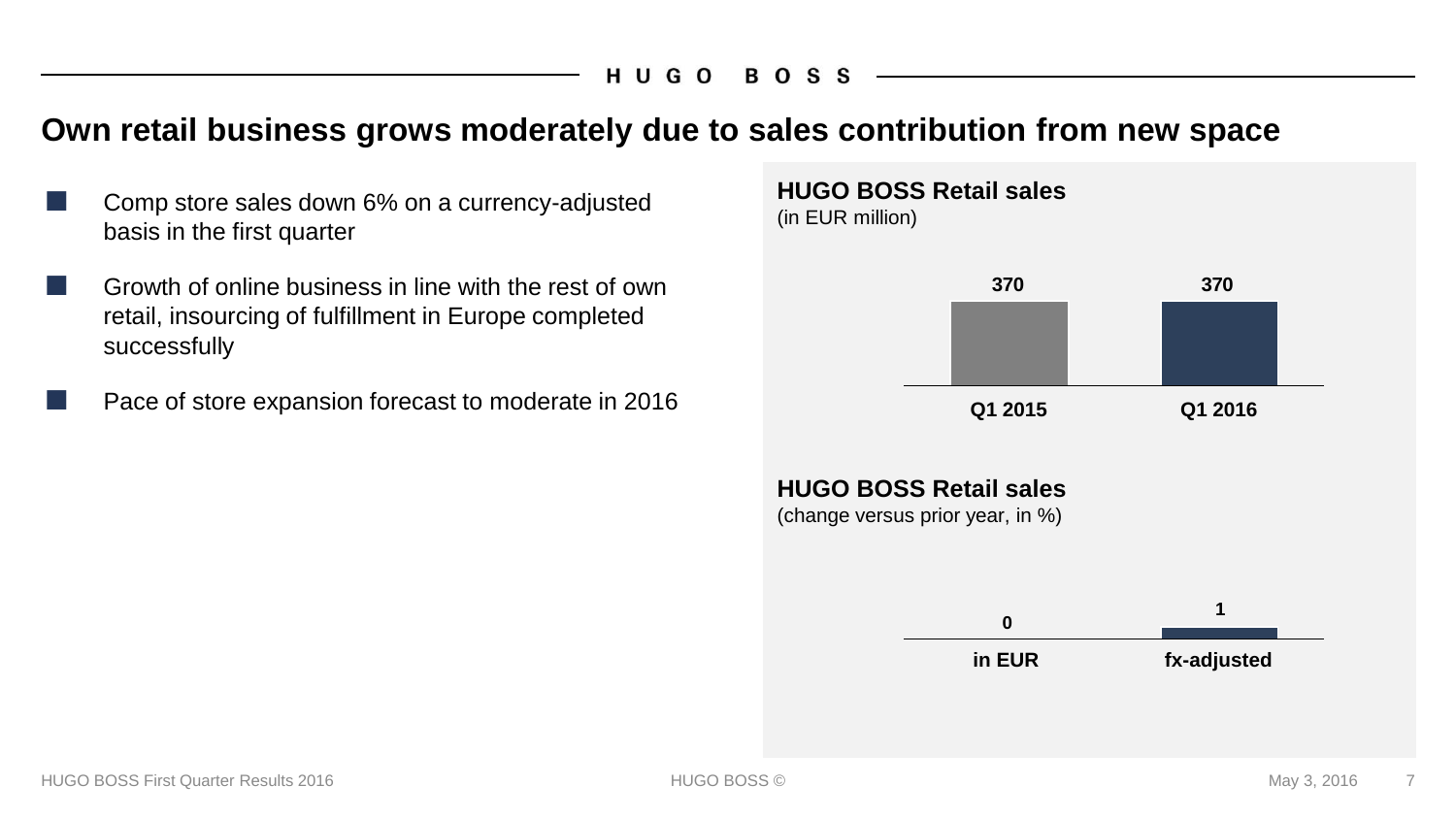### **Cautious ordering behavior and takeover effects impact wholesale sales**

- US wholesale business declines at a double-digit rate
- Cautious retailer sentiment also in Europe
	- Takeovers cause shift of sales into own retail business



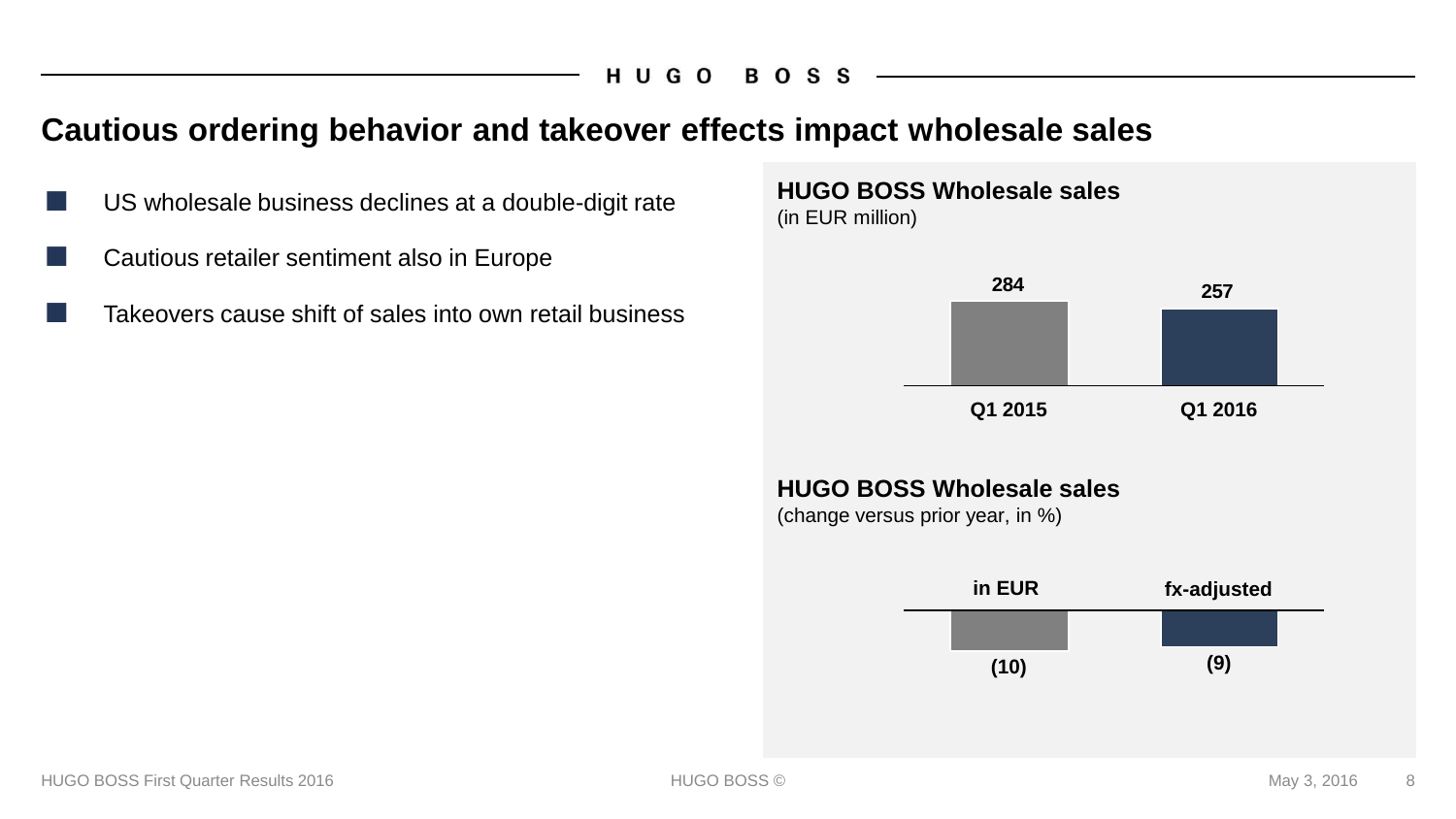### **Double-digit growth of fragrance business drives increase of license sales**



**HUGO BOSS License sales**  (in EUR million)

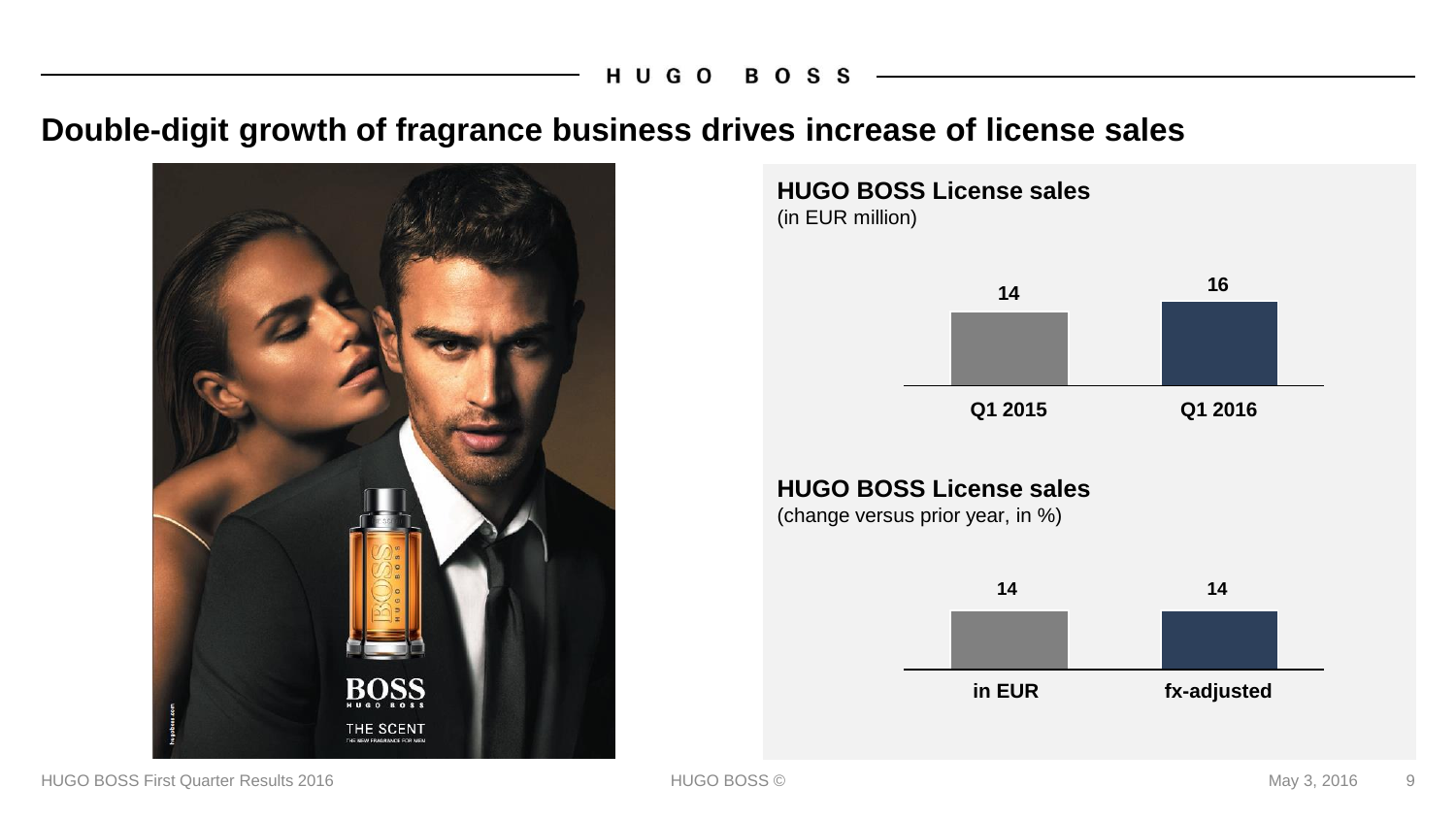### **Renewed focus on core menswear business**

- Dedicated Board responsibility for brand and creative management established
- Menswear marketing spend to be increased
	- Expansion of floor space allocation in own retail



**HUGO BOSS Menswear sales**  (in EUR million)



#### **HUGO BOSS Menswear sales**

(change versus prior year, in %)

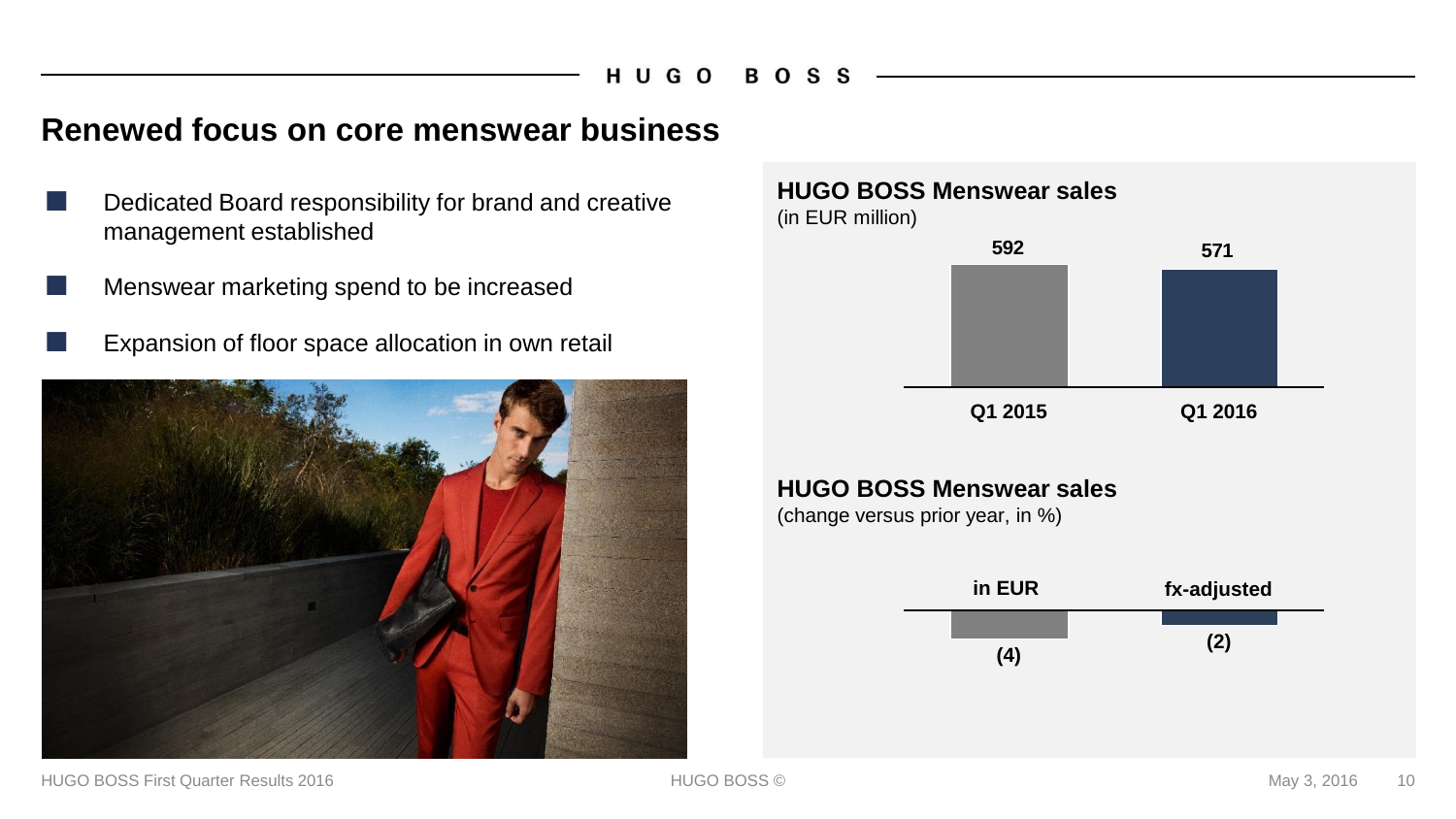### **Womenswear remains strategic growth opportunity**

- BOSS Womenswear business has improved significantly under Jason Wu's artistic direction
- Group committed to invest in long-term growth
- BOSS Womenswear continues performing better than overall segment



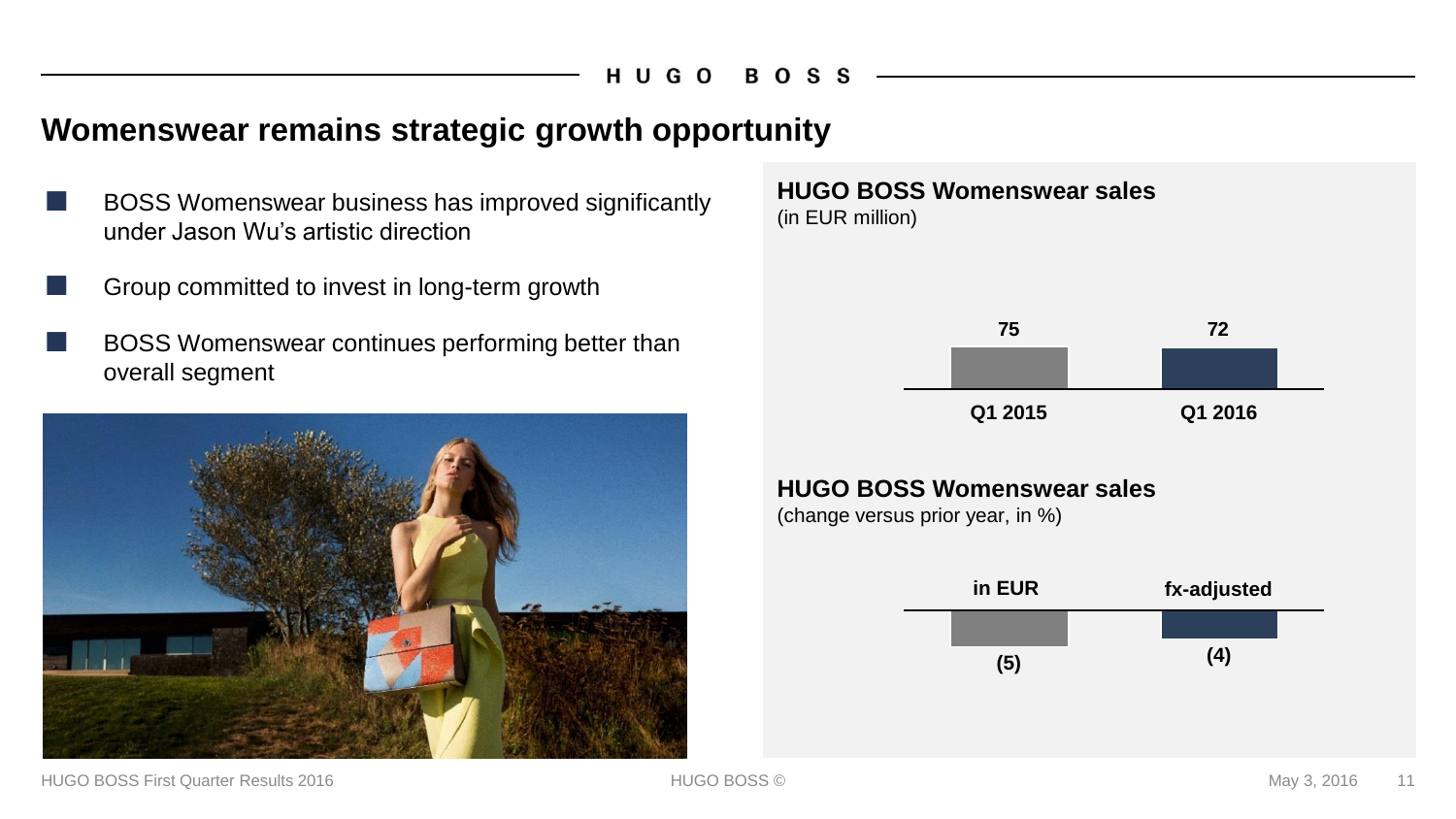**Significant operating deleverage despite tighter cost management**

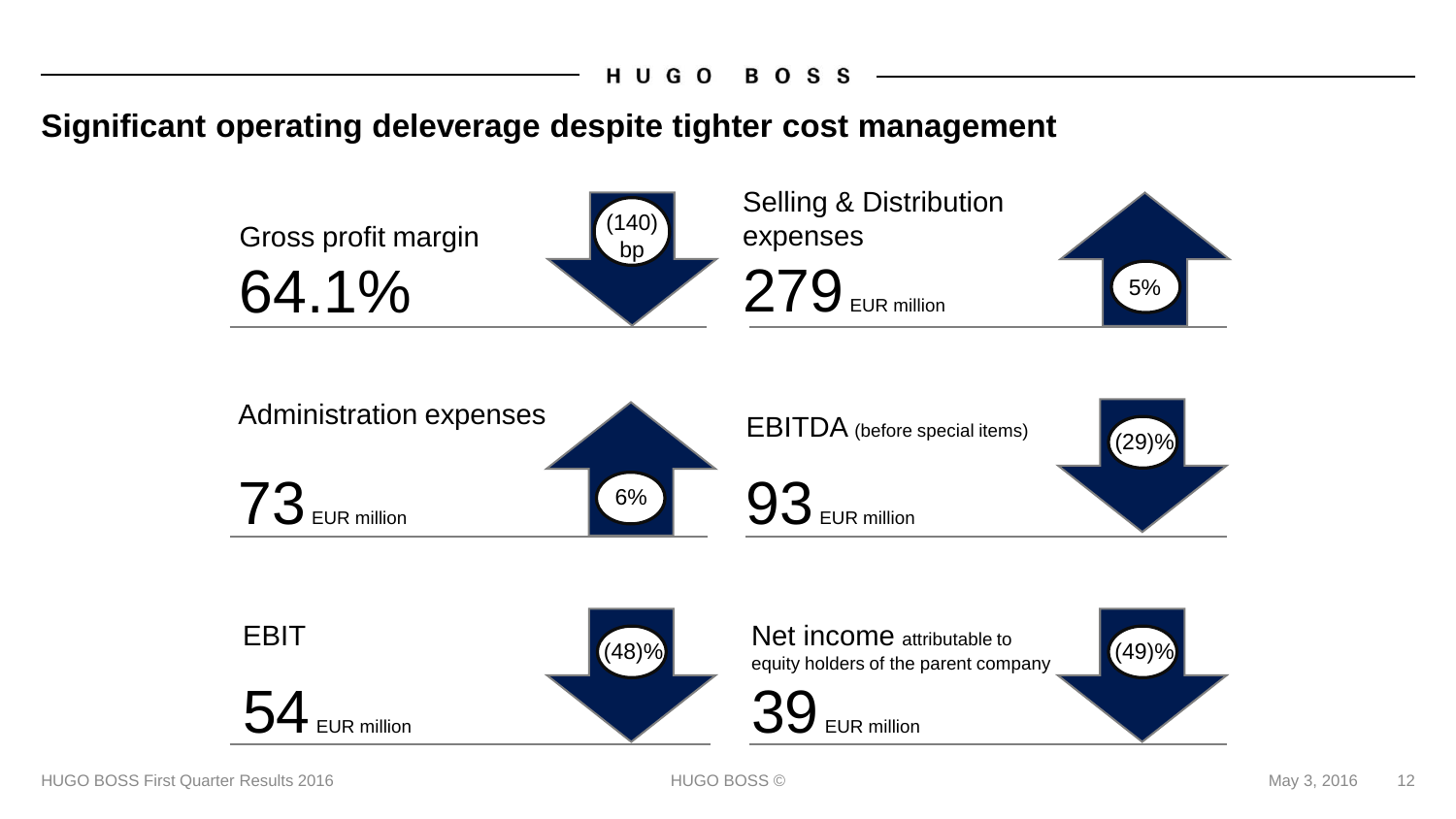### **Operating profits decline in all regions**

#### **Segment profit**

| In EUR million                           | Q1 2016 | In % of sales | Q1 2015 | In % of sales | Change in % |
|------------------------------------------|---------|---------------|---------|---------------|-------------|
| Europe*                                  | 117.9   | 29.3          | 131.3   | 32.0          | (10)        |
| Americas                                 | 26.5    | 20.4          | 32.1    | 22.4          | (17)        |
| Asia/Pacific                             | 17.5    | 18.4          | 31.2    | 31.0          | (44)        |
| Licenses                                 | 13.4    | 85.3          | 10.7    | 78.0          | 25          |
| <b>Segment profit operating segments</b> | 175.3   | 27.3          | 205.3   | 30.8          | (15)        |
| <b>Corporate units/consolidation</b>     | (81.8)  |               | (73.8)  |               | (11)        |
| <b>EBITDA before special</b>             | 93.5    | 14.5          | 131.5   | 19.7          | (29)        |

\*Incl. Middle East and Africa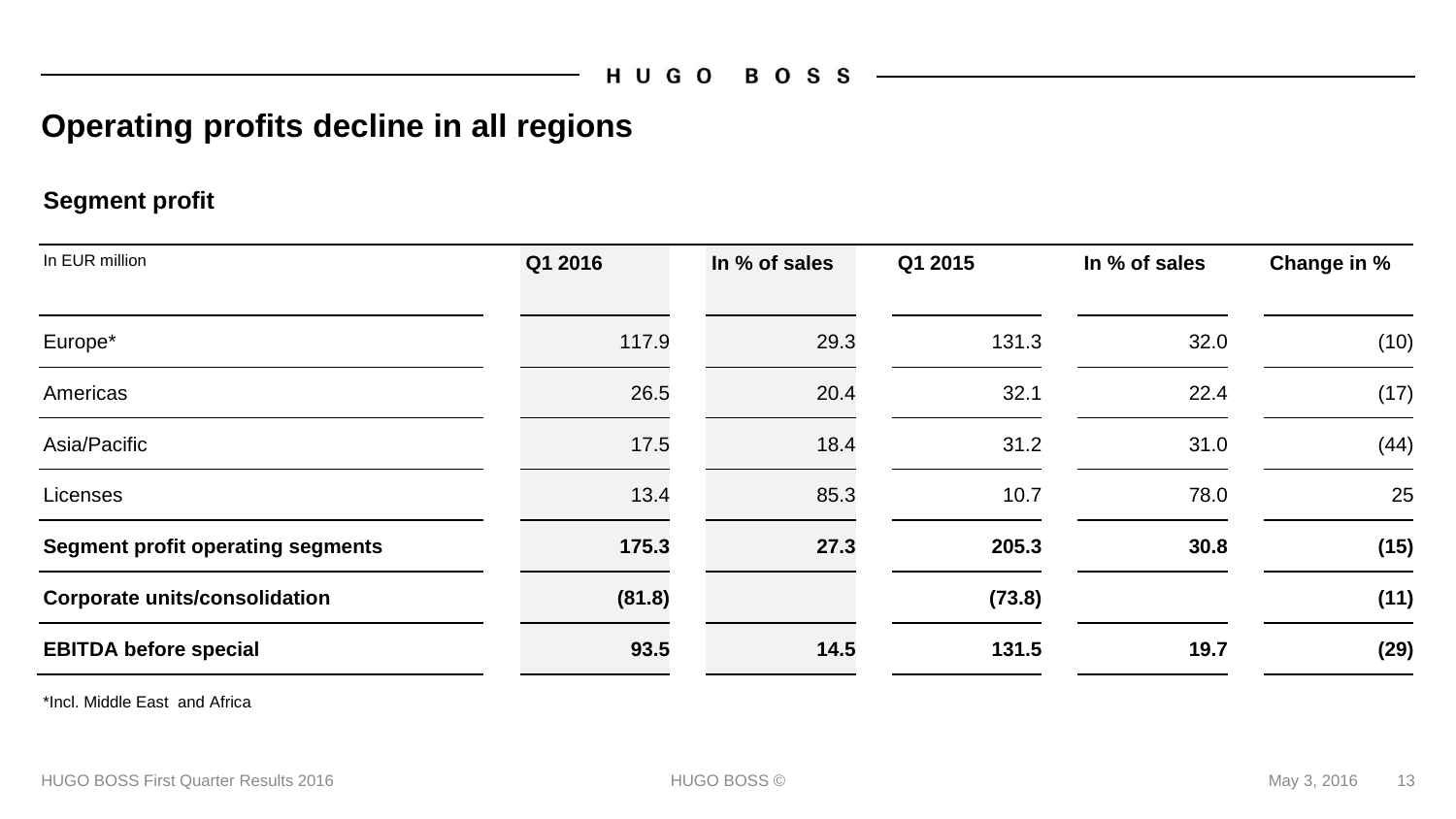## **Rate of inventory growth continues to improve**

**Average trade net working capital as a percentage of sales** (in %) **Currency-adjusted inventory growth, y-o-y**

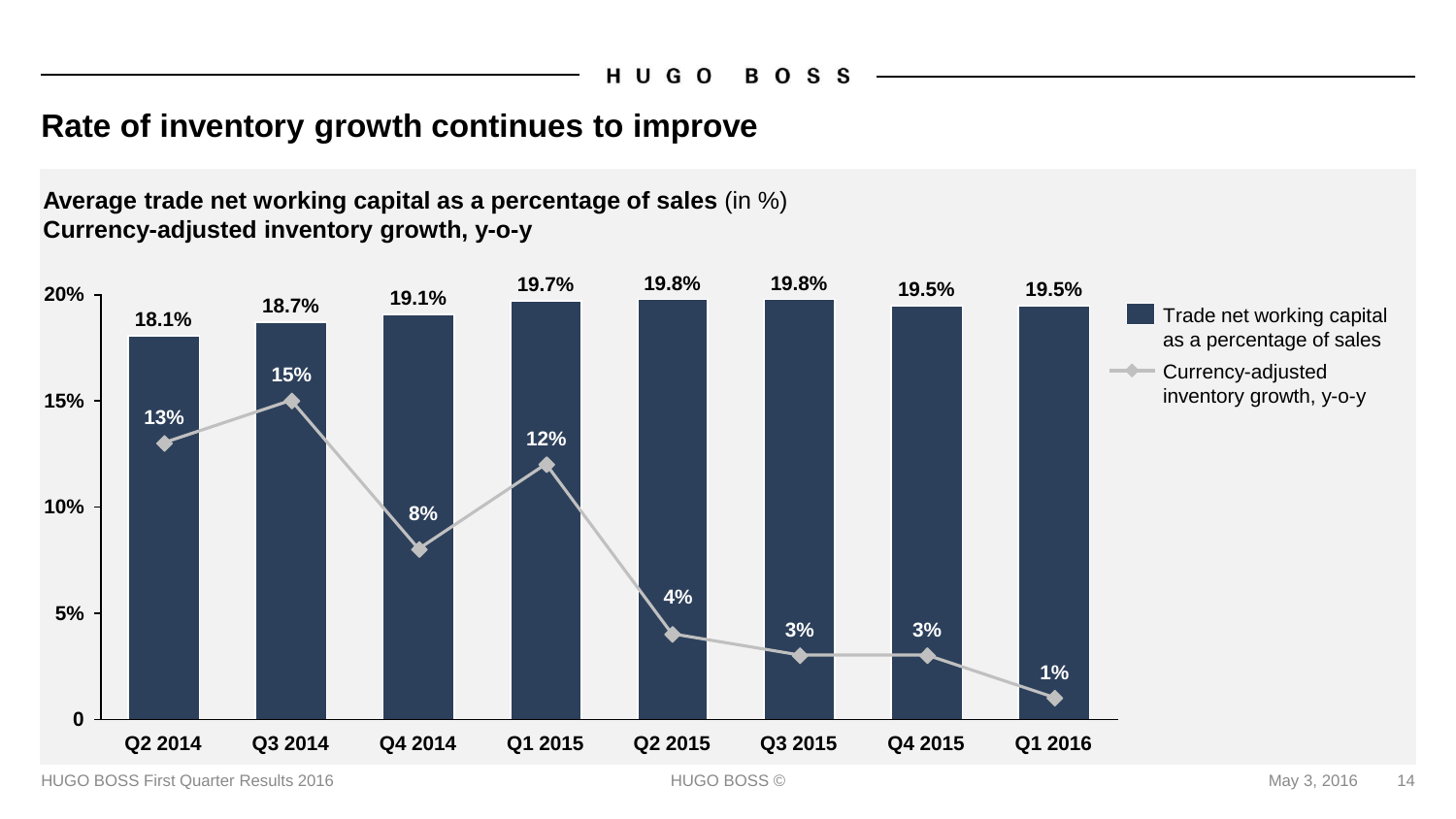**Free cash flow**

### **Investments start moderating in the first quarter**

Own retail expansion and renovations focal point of investment activity **38 40 (5)% Q1 2015 Q1 2016 Investments** (in EUR million)



Working capital improvements and lower investments more than offset earnings decline



Net debt remains at low levels despite year-over-year increase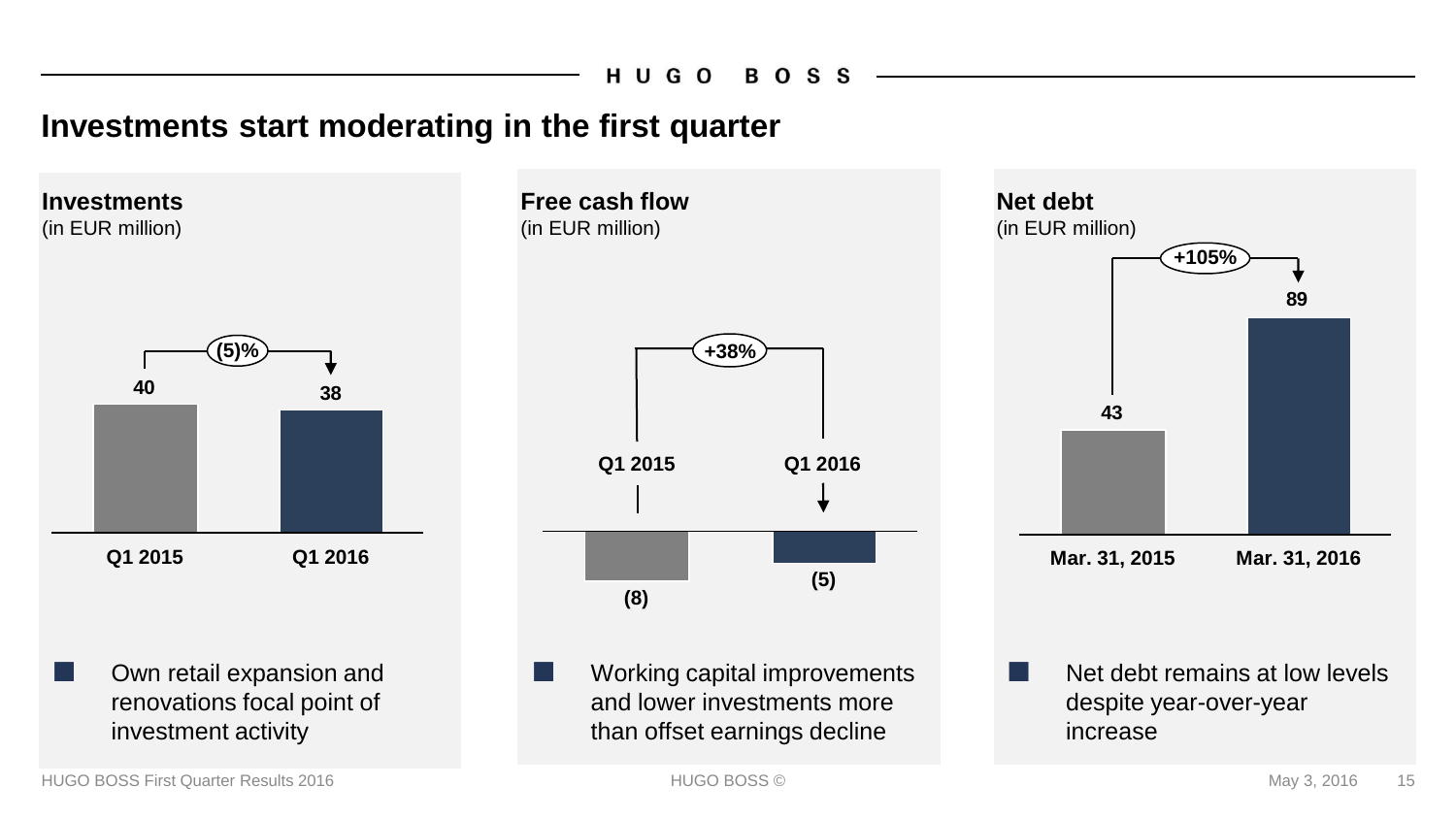### HUGO BOSS

## **Free cash flow targeted to exceed prior year level despite earnings decline**

**Outlook 2016 Outlook 2016**

| Sales (currency adjusted)   | Low single-digit percentage increase |
|-----------------------------|--------------------------------------|
| Gross margin                | Stable performance                   |
| EBITDA before special items | Low double-digit percentage decrease |
| Capex                       | EUR 160 million to EUR 180 million   |
| Free cash flow              | Increase                             |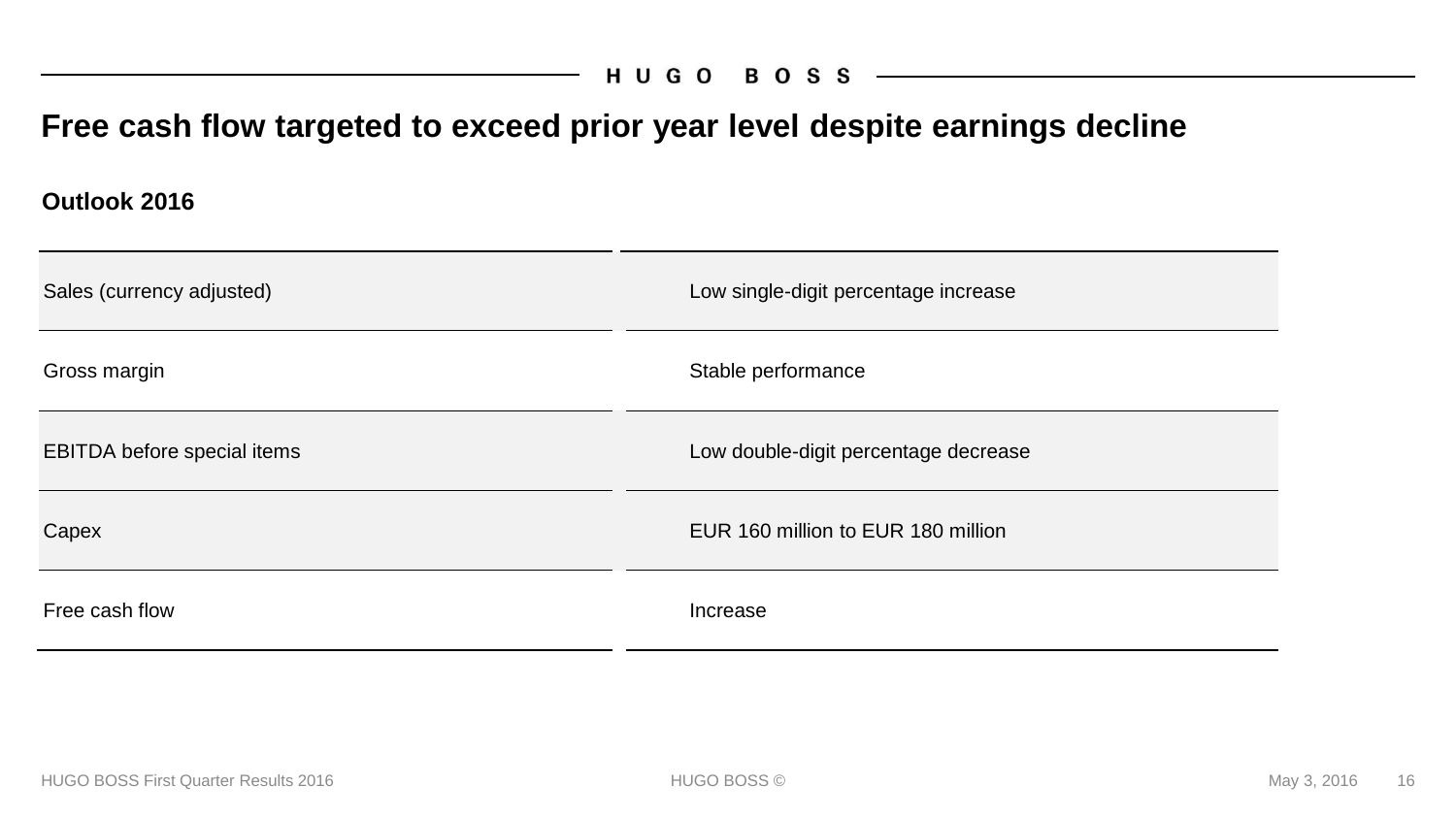#### HUGO B O - S

### **The work on the return to long-term profitable growth has started**

- Depressed market environment compounds companyspecific challenges
- Multiple measures initiated to increase cost efficiency, improve global brand and price positioning and drive digital transformation
- Organization ready to bring back HUGO BOSS on growth track

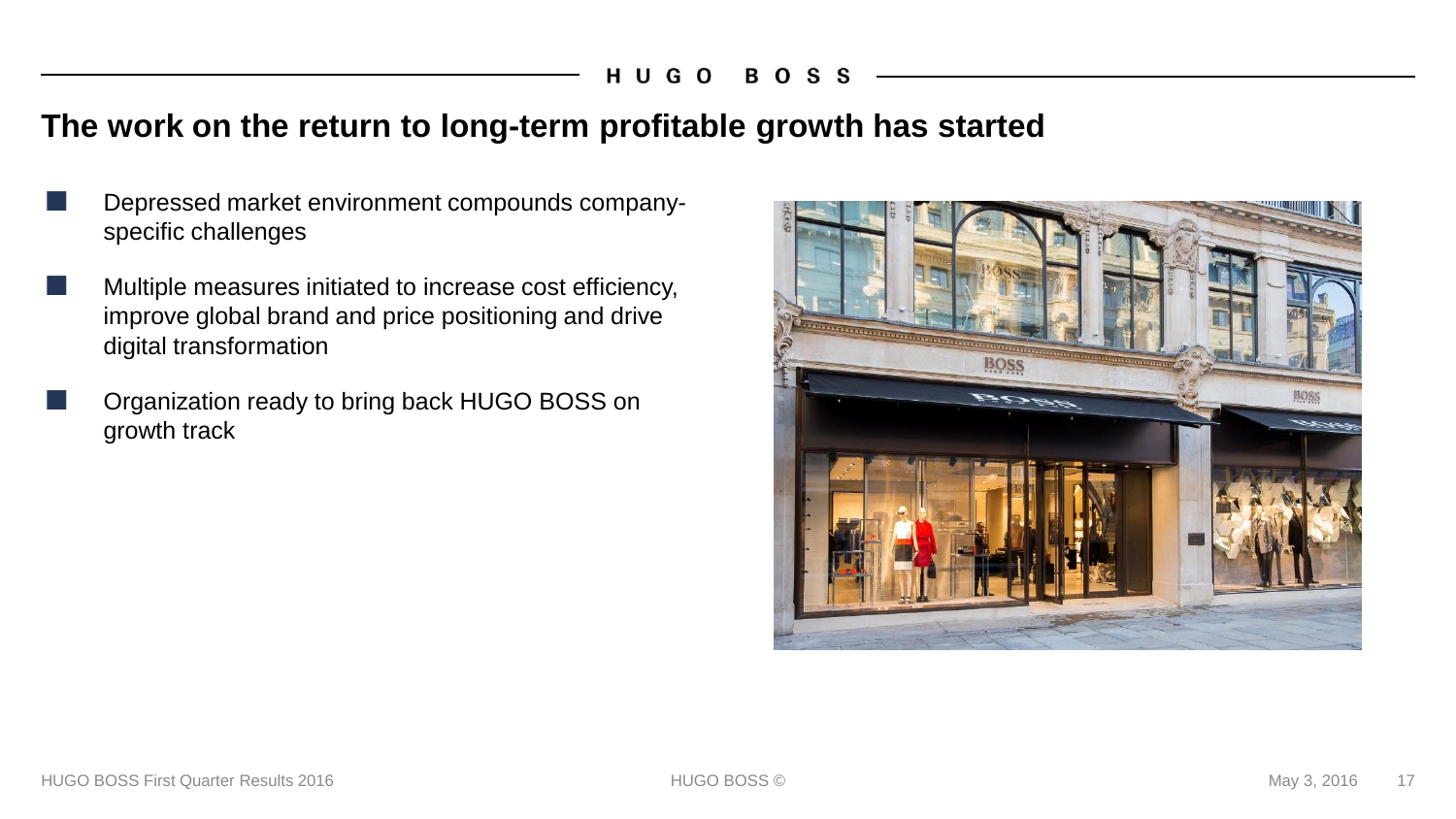HUGO BOSS -

## **Questions & Answers**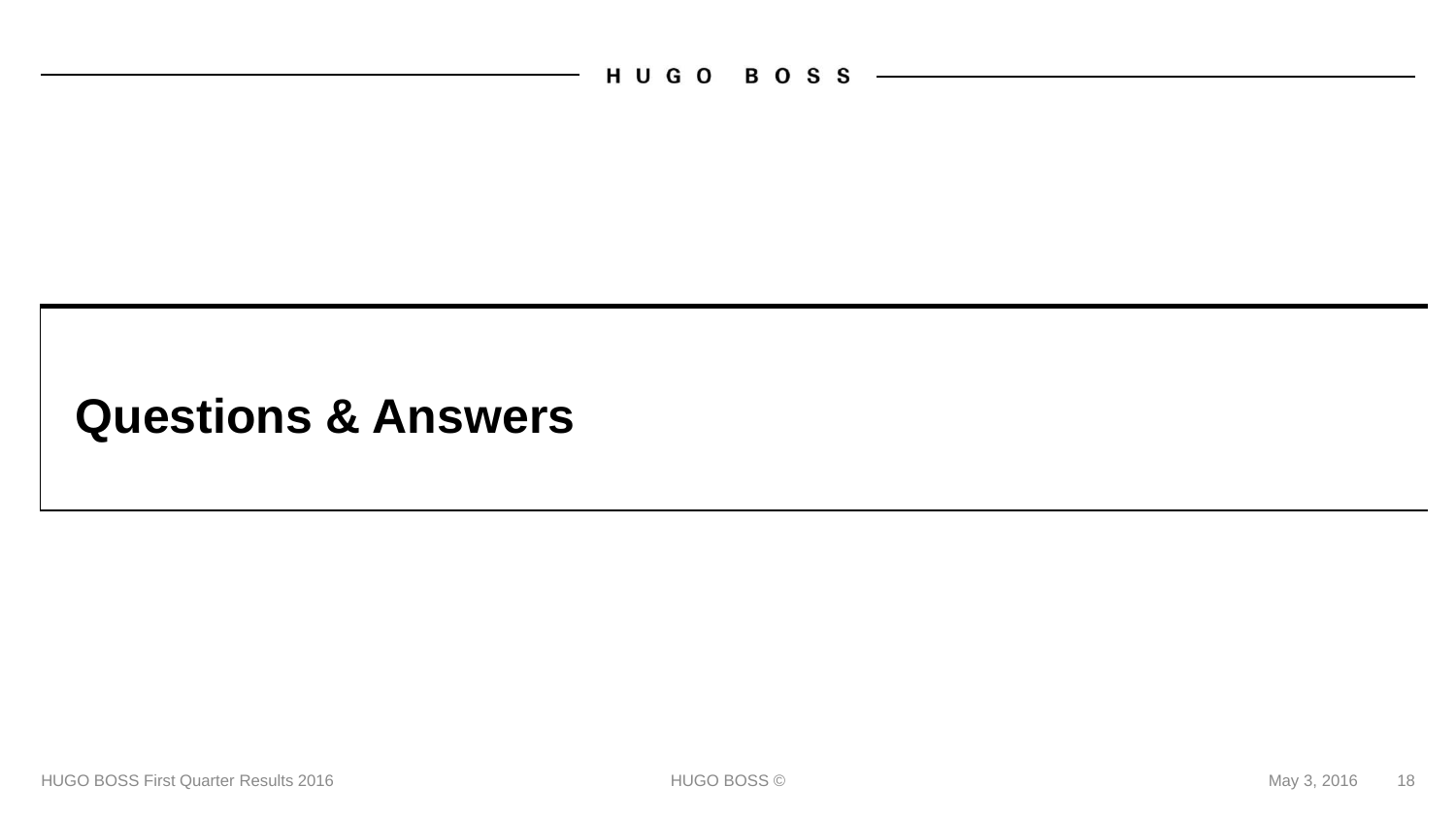### **Forward looking statements contain risks**

This document contains forward-looking statements that reflect management's current views with respect to future events. The words "anticipate ", "assume ", "believe", "estimate", "expect", "intend", "may", "plan", "project", "should", and similar expressions identify forward-looking statements. Such statements are subject to risks and uncertainties. If any of these or other risks and uncertainties occur, or if the assumptions underlying any of these statements prove incorrect, then actual results may be materially different from those expressed or implied by such statements. We do not intend or assume any obligation to update any forward-looking statement, which speaks only as of the date on which it is made.